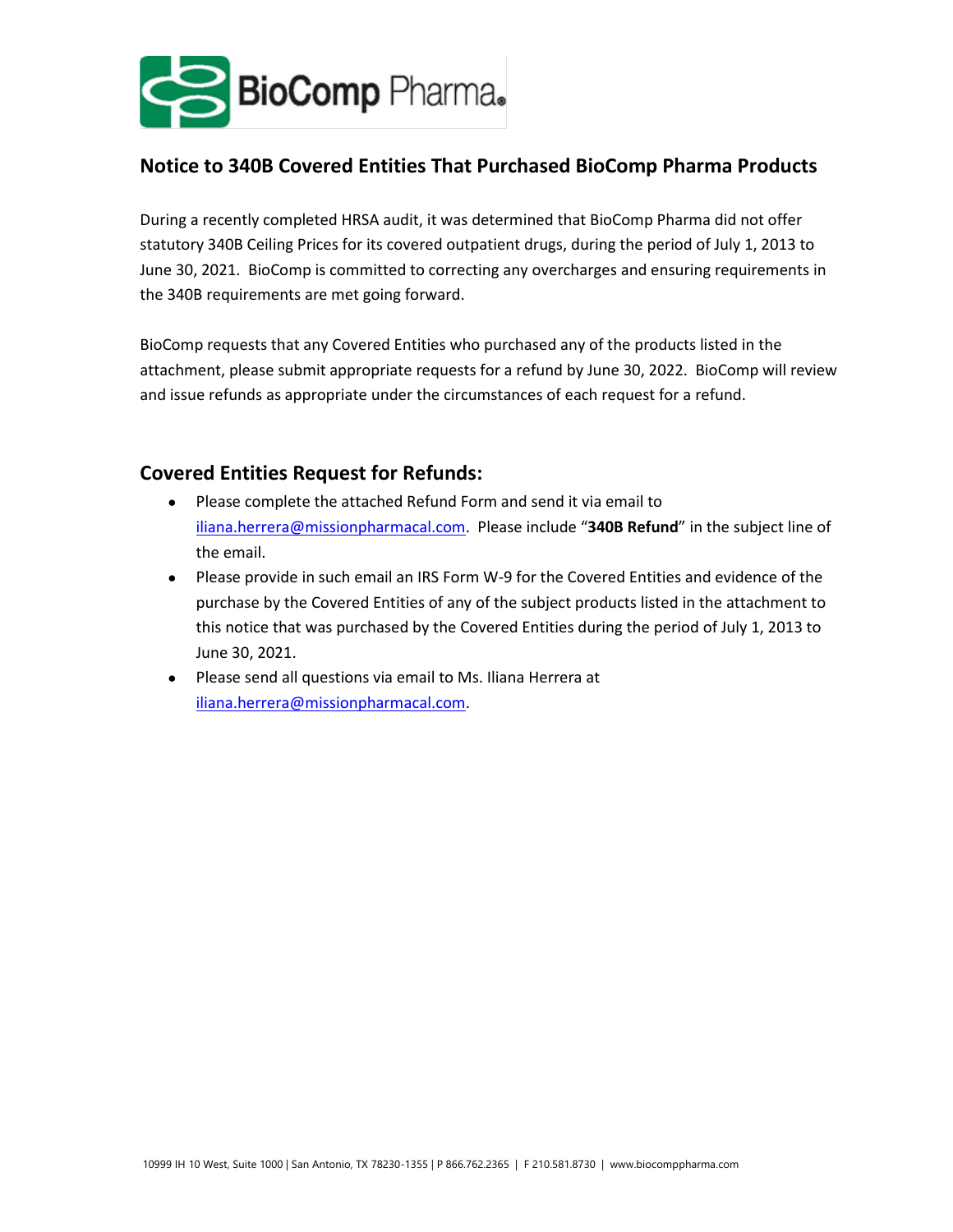

## **BioComp Pharma Product List**

| <b>NDC</b>    | <b>Drug Name</b>                   | <b>Units</b><br>per<br><b>Package</b> | <b>Quarters</b>                                                                  |  |
|---------------|------------------------------------|---------------------------------------|----------------------------------------------------------------------------------|--|
| 44523-0415-01 | Potassium Citrate                  | 100                                   | Q3, Q4 2014<br>All Quarters 2015, 2016,<br>2017, 2018, 2019, 2020<br>Q1, Q2 2021 |  |
| 44523-0825-01 | Carbinoxamine Maleate 4mg          | 100                                   | Q4 2016<br>All Quarters 2017, 2018,<br>2019, 2020<br>Q1, Q2 2021                 |  |
| 44523-0425-40 | Tinidazole 250mg                   | 40                                    | Q3, Q4 2014<br>All Quarters 2015, 2016,<br>2017, 2018, 2019                      |  |
| 44523-0450-20 | Tinidazole 500mg                   | 20                                    | Q3, Q4 2014<br>All Quarters 2015, 2016,<br>2017, 2018, 2019                      |  |
| 44523-0450-60 | Tinidazole 500mg                   | 60                                    | Q3, Q4 2014<br>All Quarters 2015, 2016,<br>2017, 2018, 2019                      |  |
| 44523-0182-08 | Prednisolone Sodium PH<br>25mg/5ml | 237                                   | Q2, Q3, Q4 2020<br>Q1, Q2 2021                                                   |  |